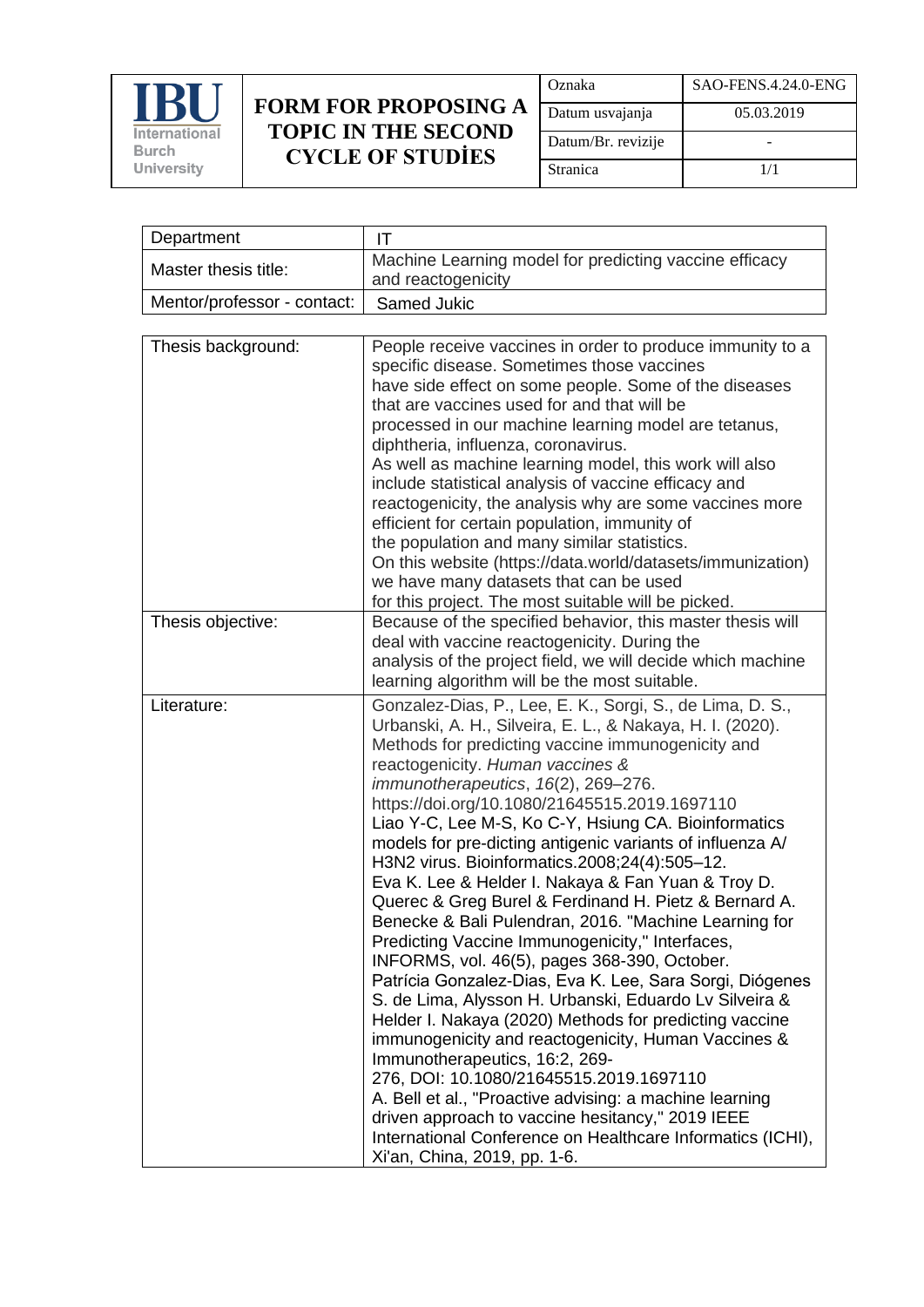

| Oznaka             | SAO-FENS.4.24.0-ENG |
|--------------------|---------------------|
| Datum usvajanja    | 05.03.2019          |
| Datum/Br. revizije |                     |
| Stranica           | 1/1                 |

| Department           |                                                |
|----------------------|------------------------------------------------|
| Master thesis title: | Sales Prediction in Automotive Industry in BiH |
| Mentor/professor -   |                                                |
| contact:             | Samed Jukic                                    |

| Thesis background: | The aim of my Master Thesis is to use machine<br>learning algorithms to predict sales data in automotive<br>industry.<br>I attend to use the real data from last 5 years (our<br>company is existing since 2015).<br>Prediction will be done per each brand (VW, Audi,<br>Seat, Skoda and Porsche).<br>This prediction can be seen very helpful from<br>business side as they can plan to have enough<br>certain vehicles on stock.                                                                                                                                                                                                                                                                                                                                                                                                                     |
|--------------------|---------------------------------------------------------------------------------------------------------------------------------------------------------------------------------------------------------------------------------------------------------------------------------------------------------------------------------------------------------------------------------------------------------------------------------------------------------------------------------------------------------------------------------------------------------------------------------------------------------------------------------------------------------------------------------------------------------------------------------------------------------------------------------------------------------------------------------------------------------|
| Thesis objective:  | Usage of machine learning algorithms and big data<br>technologies for understanding market demands in<br>automotive area. This view and understanding<br>demands can help companies to make better<br>business decisions in order to stay competitive on<br>market place. If forecasts are made accurate it may<br>also help in promotion and marketing plans of the<br>company by investing in promotion of specific models.                                                                                                                                                                                                                                                                                                                                                                                                                           |
| Literature:        | Python Machine Learning 1st Edition, Kindle Edition<br>by Sebastian Raschka<br>Predictive Analytics For Dummies, by Dr. Anasse<br>Bari, Mohamed Chaouchi, Tommy Jung<br>B. Pavlyshenko, "Machine-learning models for sales<br>timeseries forecasting,"Data, vol. 4, no. 1, p. 15, 2019<br>M. Singh, B. Ghutla, R. Lilo Jnr, A. F. S. Mohammed<br>and M. A. Rashid, "Walmart's Sales Data Analysis - A<br>Big Data Analytics Perspective," 2017 4th Asia-<br>Pacific World Congress on Computer Science and<br>Engineering (APWC on CSE), Nadi, 2017, pp. 114-<br>119.<br>R.R. Karthikeyan, Dr. B Raghu, "Simple analytics in<br>Retail Sales Data using Hadoop". International<br>Journal of Computer Trends and Technology (IJCTT)<br>V58(1):14-19, April 2018. ISSN:2231-2803.<br>www.ijcttjournal.org. Published by Seventh Sense<br>Research Group. |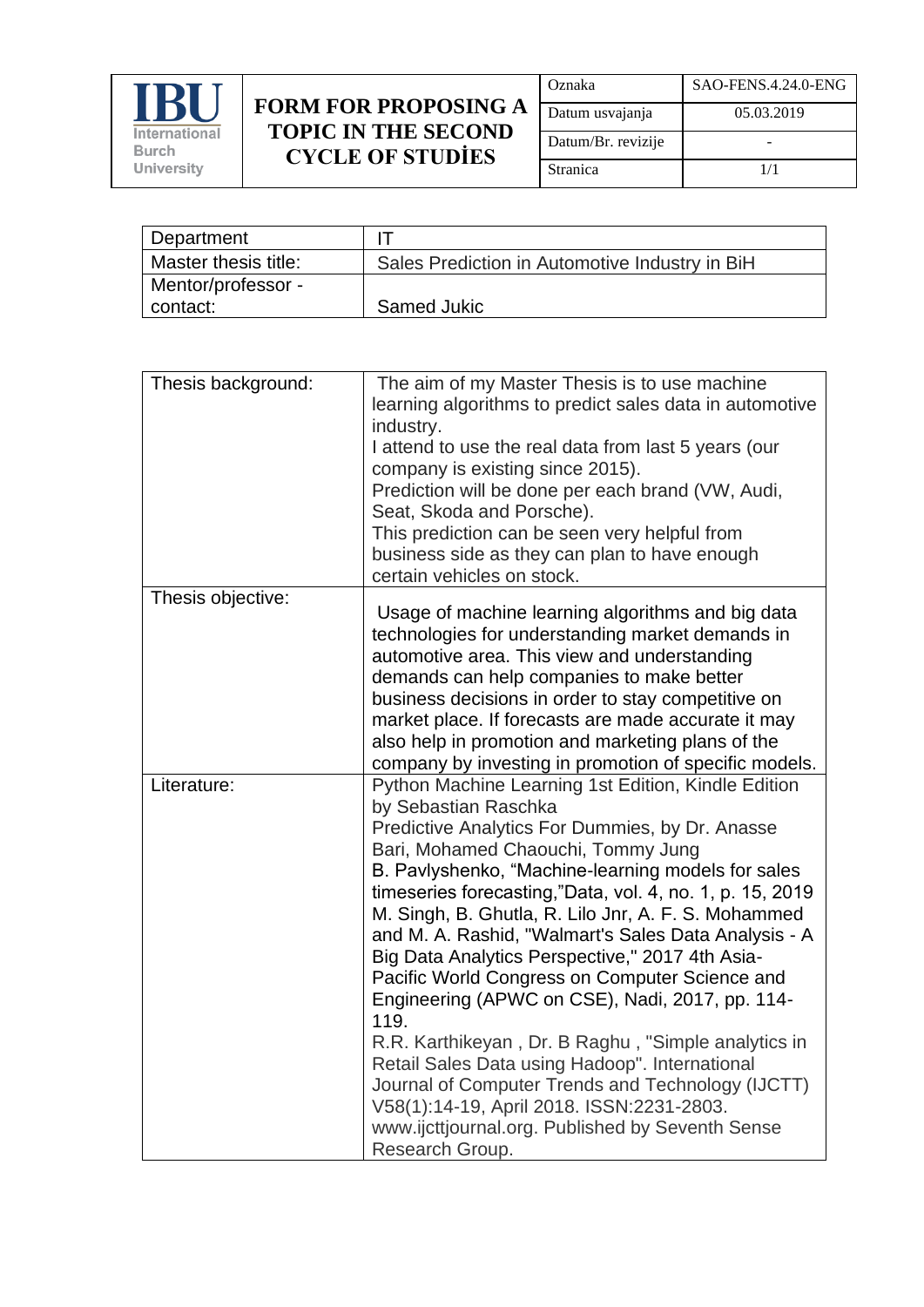

| Oznaka             | SAO-FENS.4.24.0-ENG |
|--------------------|---------------------|
| Datum usvajanja    | 05.03.2019          |
| Datum/Br. revizije |                     |
| Stranica           | 1/1                 |

| Department                  |                                                                                                     |
|-----------------------------|-----------------------------------------------------------------------------------------------------|
| Master thesis title:        | Comparison of Model Based Collaborative Filtering<br>Recommender Systems with Improvement Proposals |
| Mentor/professor - contact: | Samed Jukic                                                                                         |

| Thesis background: |                                                                                                                                                                                                                                                                                                                                                        |
|--------------------|--------------------------------------------------------------------------------------------------------------------------------------------------------------------------------------------------------------------------------------------------------------------------------------------------------------------------------------------------------|
|                    | Collaborative Filtering recommendation systems are vastly<br>successful in creating personalized recommendations in<br>commercial applications. Model-based algorithms have<br>been used to alleviate the scalability problems associated<br>with memory-based recommender systems.                                                                    |
| Thesis objective:  |                                                                                                                                                                                                                                                                                                                                                        |
|                    | Objective is to compare currently most used algorithms for<br>model based collaborative filtering recommender systems.<br>Key factors of data analysis will be defined, its correlation<br>to the user task and main prediction quality measurement<br>factors. All the observations will be proved empirically<br>resulting in improvement proposals. |
| Literature:        |                                                                                                                                                                                                                                                                                                                                                        |
|                    | Recommender systems handbook - Francesco Ricci, Lior                                                                                                                                                                                                                                                                                                   |
|                    | Rokach, Bracha Shapira, Paul B. Kantor                                                                                                                                                                                                                                                                                                                 |
|                    | Practical Recommender Systems - Kim Folk                                                                                                                                                                                                                                                                                                               |
|                    | Collaborative Recommendations: Algorithms, Practical<br>Challenges and Applications - Shlomo Berkovsky, Ivan<br>Cantador, Domonkos Tikk                                                                                                                                                                                                                |
|                    | Building Recommender Systems with Machine Learning<br>and AI - Frank Kane                                                                                                                                                                                                                                                                              |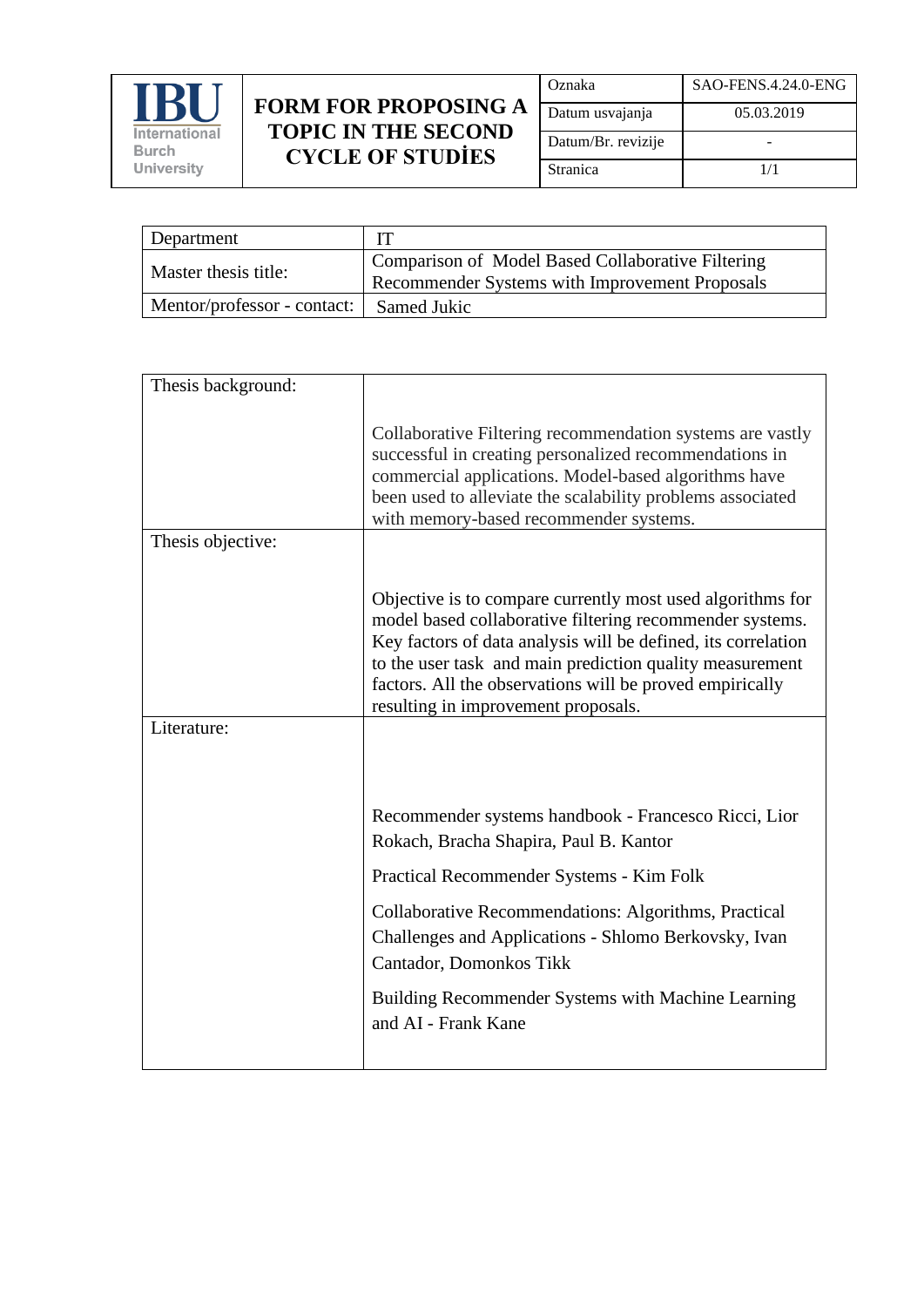

| Oznaka             | SAO-FENS.4.24.0-ENG |
|--------------------|---------------------|
| Datum usvajanja    | 05.03.2019          |
| Datum/Br. revizije |                     |
| Stranica           | 1/1                 |

| Department                  |                                                                               |
|-----------------------------|-------------------------------------------------------------------------------|
| Master thesis title:        | Depression and Anxiety Analysis and Prediction using Big<br>Data Technologies |
| Mentor/professor - contact: | Samed Jukic                                                                   |

| Thesis background: | Anxiety and depression are the most common mental               |
|--------------------|-----------------------------------------------------------------|
|                    |                                                                 |
|                    | health disorders. In the U.S., approximately 19 million         |
|                    | people suffer from anxiety and 18 million from depression.      |
|                    | Additionally, it is estimated that about 85 percent of          |
|                    | Americans with depression also suffer from an anxiety           |
|                    | disorder, and almost 54 percent of people with an anxiety       |
|                    | disorder also have major depression. Depression and             |
|                    | anxiety affect the life of many individuals and if the          |
|                    | diagnosis is not stated in time it could lead to considerable   |
|                    | health decline and even suicide. These health issues are        |
|                    | closely related to Big Data. 'Big data' are accumulating in a   |
|                    | multitude of domains and offer novel opportunities for          |
|                    | research. Big data refers to specific data sets that are        |
|                    | extremely large and very complex. They differ from              |
|                    | traditional data sets in their volume, velocity and variety, in |
|                    | addition to their complexity and potential influence on         |
|                    | human decision-making processes, obtained by providing          |
|                    | usable and accurate data in a short amount of time. Big         |
|                    | data analysis is proving to be a useful tool to deepen our      |
|                    | general understanding of human behavior. Since it can           |
|                    | process and analyze massive quantities of information, it's     |
|                    | able to combine a large volume and variety of personal          |
|                    | transactions from social media, as well as more scientific      |
|                    |                                                                 |
|                    | sensors and monitoring information. Consequent big data         |
|                    | analysis can offer a very realistic up to date insight into     |
|                    | human behavior that was previously very difficult to            |
|                    | recognize.                                                      |
| Thesis objective:  | Big data has come to mood disorders care in a big way.          |
|                    | Large registries are being compiled for research purposes,      |
|                    | and patient communities are growing that help patients          |
|                    | cope with their conditions and help researchers collect         |
|                    | huge amounts of data. Based on cognitive-behavioral             |
|                    | therapy combined with relaxation and wellness techniques,       |
|                    | we believe in holistic daily tools aimed at breaking the        |
|                    | anxiety cycle. By using large sets of information,              |
|                    | researchers and health professionals can identify patterns      |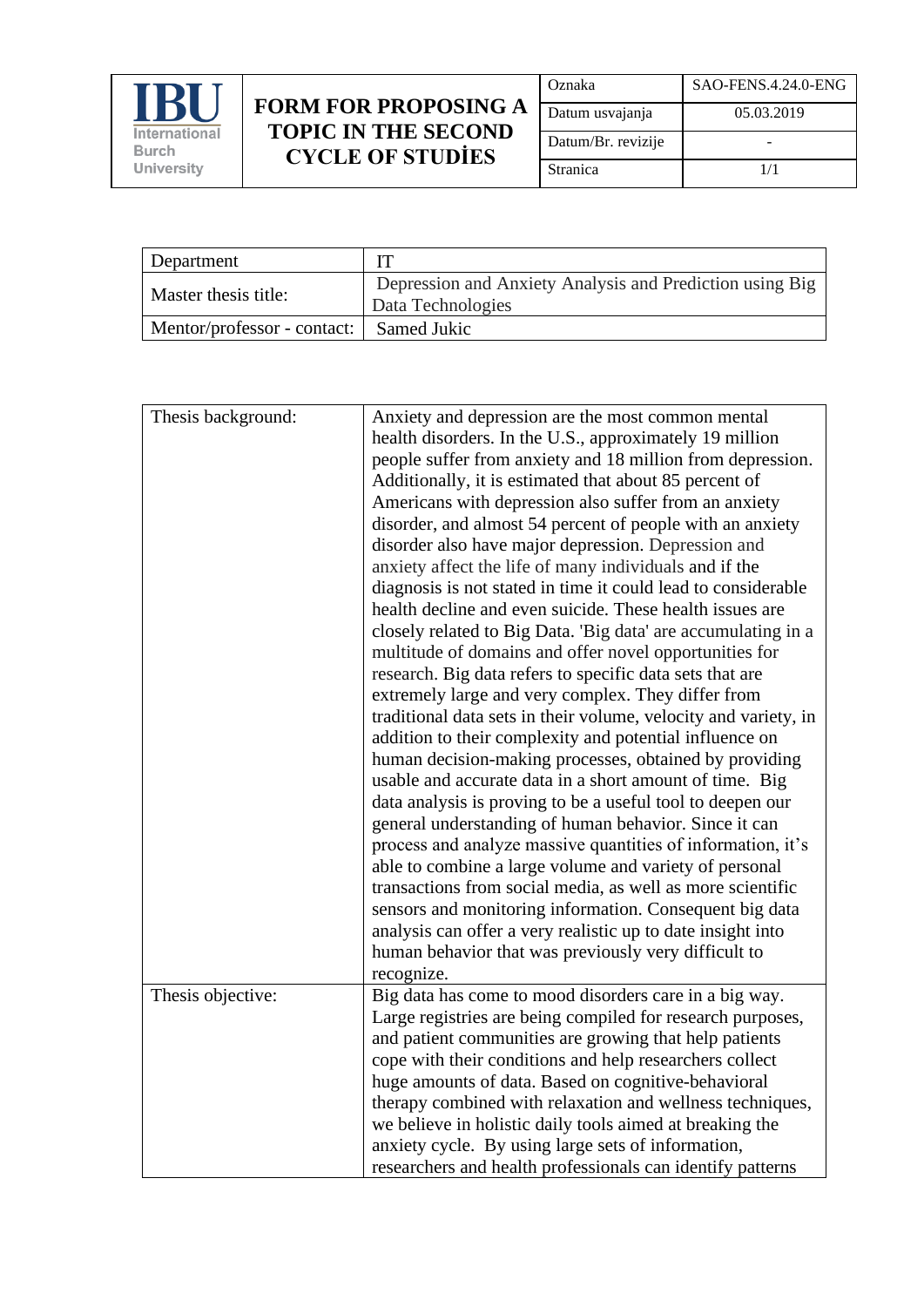

| Oznaka             | SAO-FENS.4.24.0-ENG |
|--------------------|---------------------|
| Datum usvajanja    | 05.03.2019          |
| Datum/Br. revizije |                     |
| Stranica           | 1/1                 |

|             | that are typically more difficult to detect. During the work<br>on this project, I will define Big Data techniques and<br>technologies for analysing data in dataset. Big Data<br>Analytics is mainly predictive in nature. The predictive<br>modeling of data analytics helps with the mental illness<br>diagnosis and the state of despair that it has reached. In<br>conclusion, my master research will show how Big Data<br>helps in detecting and analysing depression and anxiety<br>cases, and how it helps in finding solutions for these<br>problems. The role of these resources in mental health<br>investigations remains relatively unexplored, although a<br>number of datasets are in use and supporting a range of<br>projects.                                                                                                                                       |
|-------------|----------------------------------------------------------------------------------------------------------------------------------------------------------------------------------------------------------------------------------------------------------------------------------------------------------------------------------------------------------------------------------------------------------------------------------------------------------------------------------------------------------------------------------------------------------------------------------------------------------------------------------------------------------------------------------------------------------------------------------------------------------------------------------------------------------------------------------------------------------------------------------------|
| Literature: | [1] ewart R, Davis K. 'Big data'in mental health research:<br>current status andemerging possibilities. Soc Psychiatry<br>Psychiatr Epidemiol. 2016;51(8):1055-72<br>[2] Budiyanto, Setiyo; Sihombing, Harry Candra; Rahayu,<br>Fajar I M. Depression and anxiety detection through the<br>Closed-Loop method using DASS-21 TELKOMNIKA;<br>Yogyakarta Vol. 17, Iss. 4, (Aug 2019): 2087-<br>2097. DOI:10.12928/TELKOMNIKA.v17i4.12619<br>[3] Raghupathi W, Raghupathi V (2014) Big data analytics<br>in healthcare: promise and potential.<br>[4] Perera G, Soremekun M, Breen G, Stewart R (2009)<br>The psychiatric case register: noble past, challenging<br>present, but exciting future.<br>[5] Tekin, Ş. Is Big Data the New Stethoscope? Perils of<br>Digital Phenotyping to Address Mental Illness. Philos.<br>Technol. (2020). https://doi.org/10.1007/s13347-020-<br>00395-7 |
|             | * Literature will be updated as the research moves on.                                                                                                                                                                                                                                                                                                                                                                                                                                                                                                                                                                                                                                                                                                                                                                                                                                 |